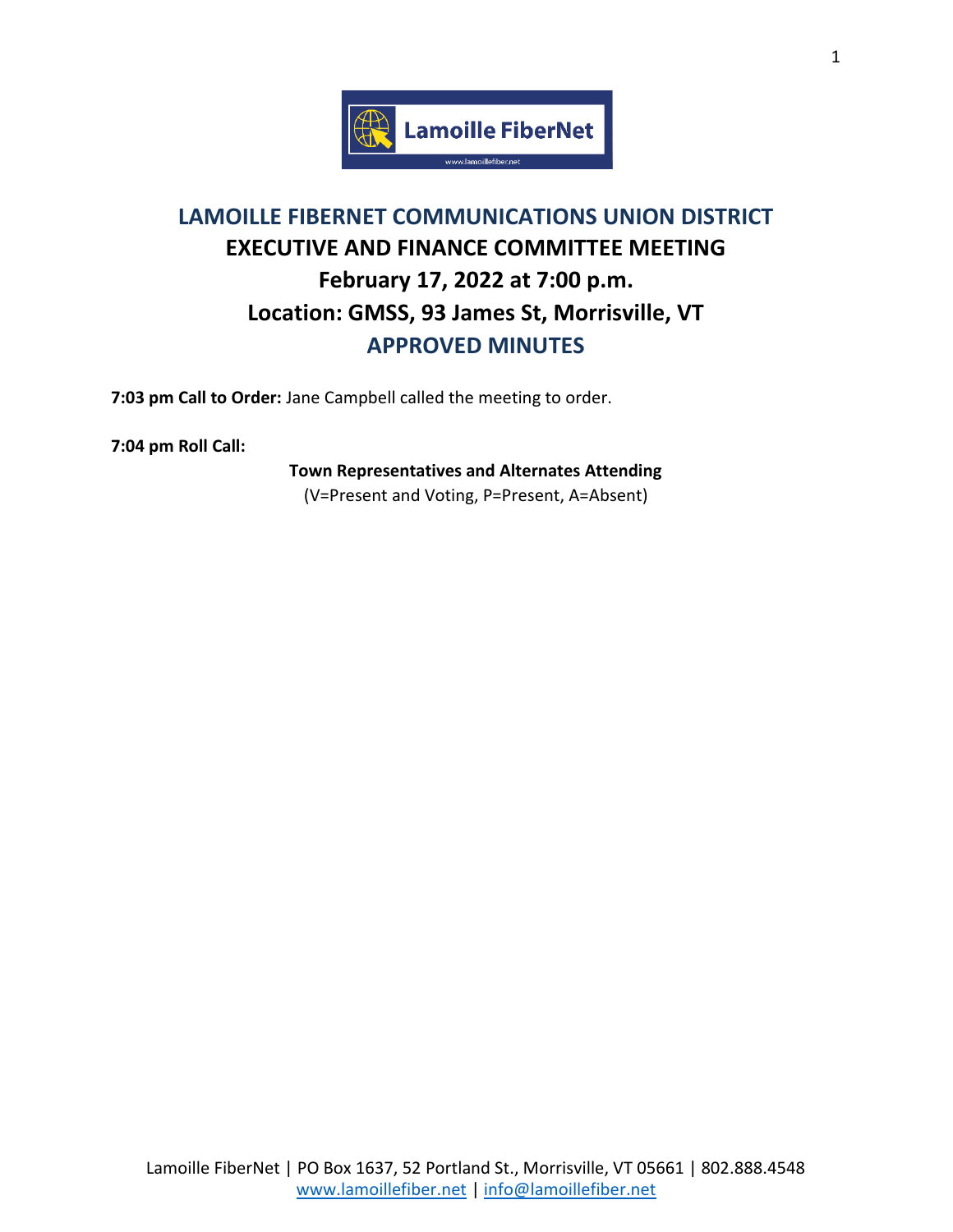|                   |        |                        |     |                       | P/ | Second           |
|-------------------|--------|------------------------|-----|-----------------------|----|------------------|
| Town              | P/V    | Representative         | P/V | <b>Alternate</b>      | v  | <b>Alternate</b> |
| <b>Belvidere</b>  | V      | Carol Caldwell-Edmonds | A   | Kipp Verner           |    |                  |
| Cambridge         | A      | Sam Lotto              | v   | Teelah Hall           |    |                  |
| Eden              | A      | Liza Jones             | A   | Damien De Clerck      |    |                  |
| Elmore            | $\vee$ | Brian Evans-Mongeon    | A   | Hans de Boer          |    |                  |
| <b>Hyde Park</b>  | P      | Michael Rooney         | v   | Carol Fano            | A  | Jack Wool        |
| Johnson           | A      | Charlotte Reber        | V   | Paul Warden           |    |                  |
| <b>Morristown</b> | $\vee$ | Jane Campbell          | A   | John Meyer            |    |                  |
| <b>Stowe</b>      | V      | Stephen Friedman       | A   | <b>Scott Weathers</b> | A  | Chris Foran      |
| Waterville        | V      | Jeff Tilton            | P   | Lucy Rogers           |    |                  |
| <b>Wolcott</b>    | v      | <b>Bruce Wheeler</b>   | A   | Mike Davidson         |    |                  |

**Other Lamoille FiberNet attendees:** Val Davis, Larry Lackey **Public/Guests:** Salvador Morales

**7:05 pm Agenda changes & public comment:** Pull ED update out of consent agenda. Budget and Timeline of use of Funds is not ready to be presented.

**7:06 Approve 02/03/22 meeting minutes**: Minutes date should be 2/3/22 not 2/2/22, De Clerck is misspelled, Fred Wadlington needs to be removed entirely not just as an alternate, packet agenda differs from posted agenda: "Creating a Strategic Planning Task Force" was not in posted agenda and hiring of administrative assistant was pulled out of consent agenda. VCCB says the audit is not necessary until the CUD is operational. However, lawyers advise that the CUD does need an audit, and audit will be needed for obtaining financing. Also, VCUDA is sending out an RFP for auditors. The committee asked Val to check with Nicole about other compliance obligations. In the staffing discussion, the committee chose to go for a permanent position because more money would go to employee and the CUD would have better qualified candidates. The potential employee will not receive healthcare but will receive retirement.

Stephen Friedman motioned, Teelah Hall seconded. All in favor of approving minutes w/ edits.

**7:13 pm Consent Agenda**: Recent purchases made include office furniture for \$370.

Jeff Tilton motioned to approve consent agenda. Paul Warden seconded. All in favor.

**7:14 pm VCCB Grant Amendment**: Grant anticipation notes are intended to allow CUDs to obtain lines obtain lines of credit for purchases.

Lamoille FiberNet | PO Box 1637, 52 Portland St., Morrisville, VT 05661 | 802.888.4548 [www.lamoillefiber.net](http://www.lamoillefiber.net/) | [info@lamoillefiber.net](mailto:info@lamoillefiber.net)